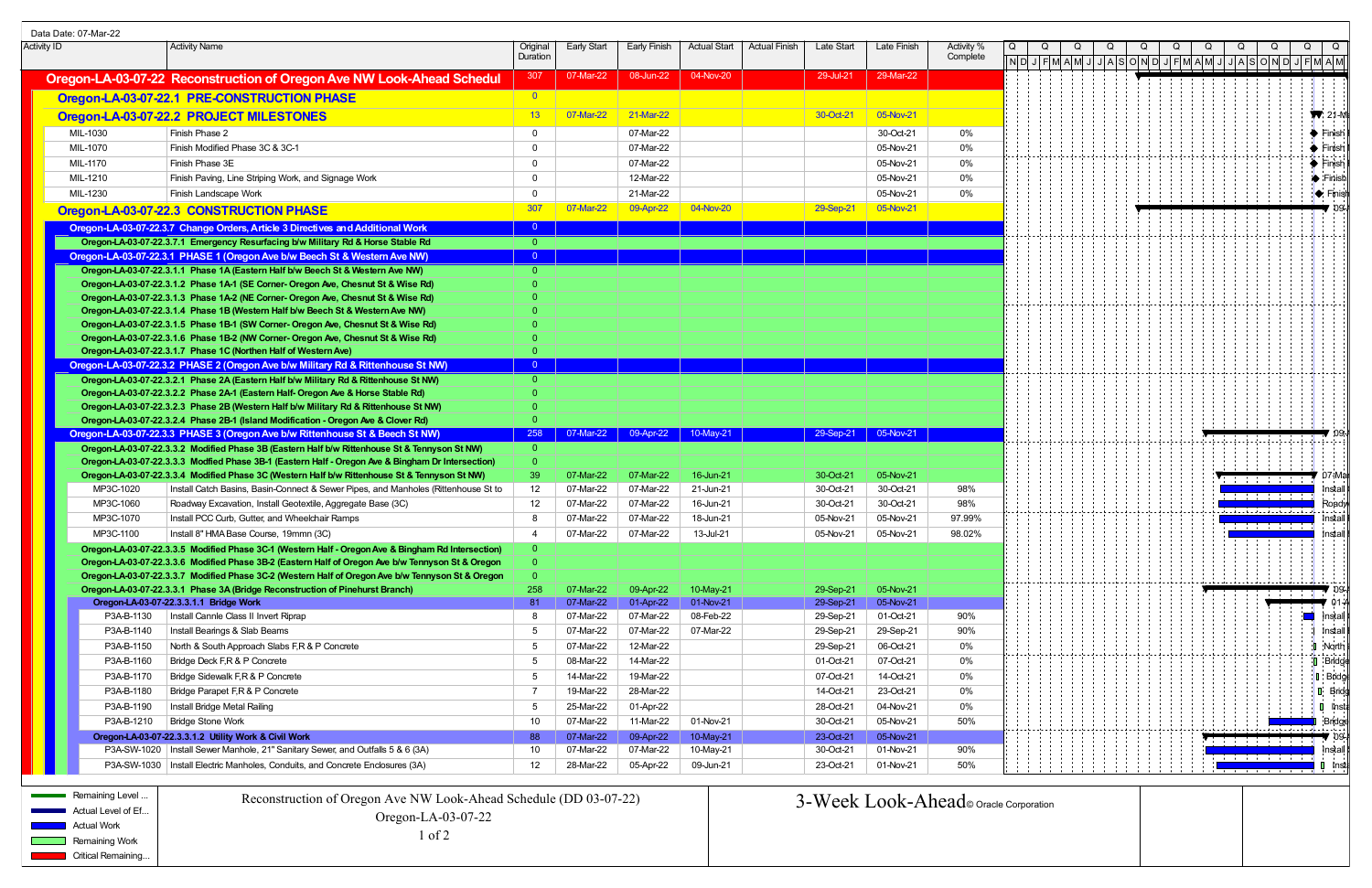|                    | Data Date: 07-Mar-22 |  |                                                                                                    |          |             |                               |                     |                                    |                      |            |  |  |  |  |  |  |                                         |  |          |
|--------------------|----------------------|--|----------------------------------------------------------------------------------------------------|----------|-------------|-------------------------------|---------------------|------------------------------------|----------------------|------------|--|--|--|--|--|--|-----------------------------------------|--|----------|
| <b>Activity ID</b> |                      |  | <b>Activity Name</b>                                                                               | Original | Early Start | Larlv                         | <b>Actual Start</b> | <b>Actual Finish</b><br>Late Start | Late Finish          | Activity % |  |  |  |  |  |  |                                         |  |          |
|                    |                      |  |                                                                                                    | Duration |             |                               |                     |                                    |                      | Complete   |  |  |  |  |  |  |                                         |  |          |
|                    |                      |  | P3A-SW-1040   Install Retaining Walls 4 & 5                                                        |          | 05-Apr-22   | 07-Apr-22                     | 12-Oct-21           | 01-Nov-21                          | 03-Nov-21            | 75%        |  |  |  |  |  |  |                                         |  | d ins    |
|                    |                      |  | P3A-SW-1050   Install Bioretention Planters, Bioswale, and Trench Drains (3A)                      |          | 05-Apr-22   | 09-Apr-22                     | 20-Oct-21           | 01-Nov-21                          | 05-Nov-21            | 50%        |  |  |  |  |  |  |                                         |  | ⊣I lns   |
|                    |                      |  | Oregon-LA-03-07-22.3.3.8 Phase 3E (Entire Roadway Section b/w Oregon Knolls Dr & Private Driveway) |          | )7-Mar-22   | 07-Mar-22                     | 15-Jun-21           | 30-Oct-21                          | 30-Oct-21            |            |  |  |  |  |  |  |                                         |  | 07-M     |
|                    |                      |  | Oregon-LA-03-07-22.3.4 Traffic & Streetlight Work                                                  |          | 07-Mar-22   |                               | 10-Mar-22 04-Nov-20 |                                    | 02-Nov-21 05-Nov-21  |            |  |  |  |  |  |  |                                         |  | $10-M$   |
|                    |                      |  | Oregon-LA-03-07-22.3.5 Paving, Line Stiping, Signage, and Miscellaneous Work                       |          | 08-Mar-22   | $12-Mar-22$                   |                     |                                    | 30-Oct-21 05-Nov-21  |            |  |  |  |  |  |  |                                         |  | 7 :12-M: |
|                    |                      |  | Oregon-LA-03-07-22.3.6 Landscape Work                                                              |          |             | 15-Mar-22 21-Mar-22 27-Oct-21 |                     |                                    | 30-Oct-21  05-Nov-21 |            |  |  |  |  |  |  |                                         |  |          |
|                    |                      |  | Oregon-LA-03-07-22.4 LUMPSUM ITEMS (Non-Construction)                                              |          |             |                               |                     |                                    |                      |            |  |  |  |  |  |  |                                         |  |          |
|                    |                      |  | Oregon-LA-03-07-22.5 POST-CONSTRUCTION PHASE                                                       |          | 07-Jun-22   | $08 - \frac{1}{2}$            | 29-Mar-21           | 28-Mar-22                          | 29-Mar-22            |            |  |  |  |  |  |  | . L L L L L L L L L L L L L L L L J L J |  |          |
|                    |                      |  | Oregon-LA-03-07-22.6 Delays, Additional Work, and Changes                                          |          | /-Mar-22    |                               | 22-Jul-21           | 29-Jul-21                          | $04-Nov-2$           |            |  |  |  |  |  |  |                                         |  |          |

Remaining Level ... Actual Level of Ef... Actual Work

> Remaining Work **Critical Remaining...**

 $\sim 10^{-10}$ 

| Corporation |  |
|-------------|--|
|             |  |
|             |  |